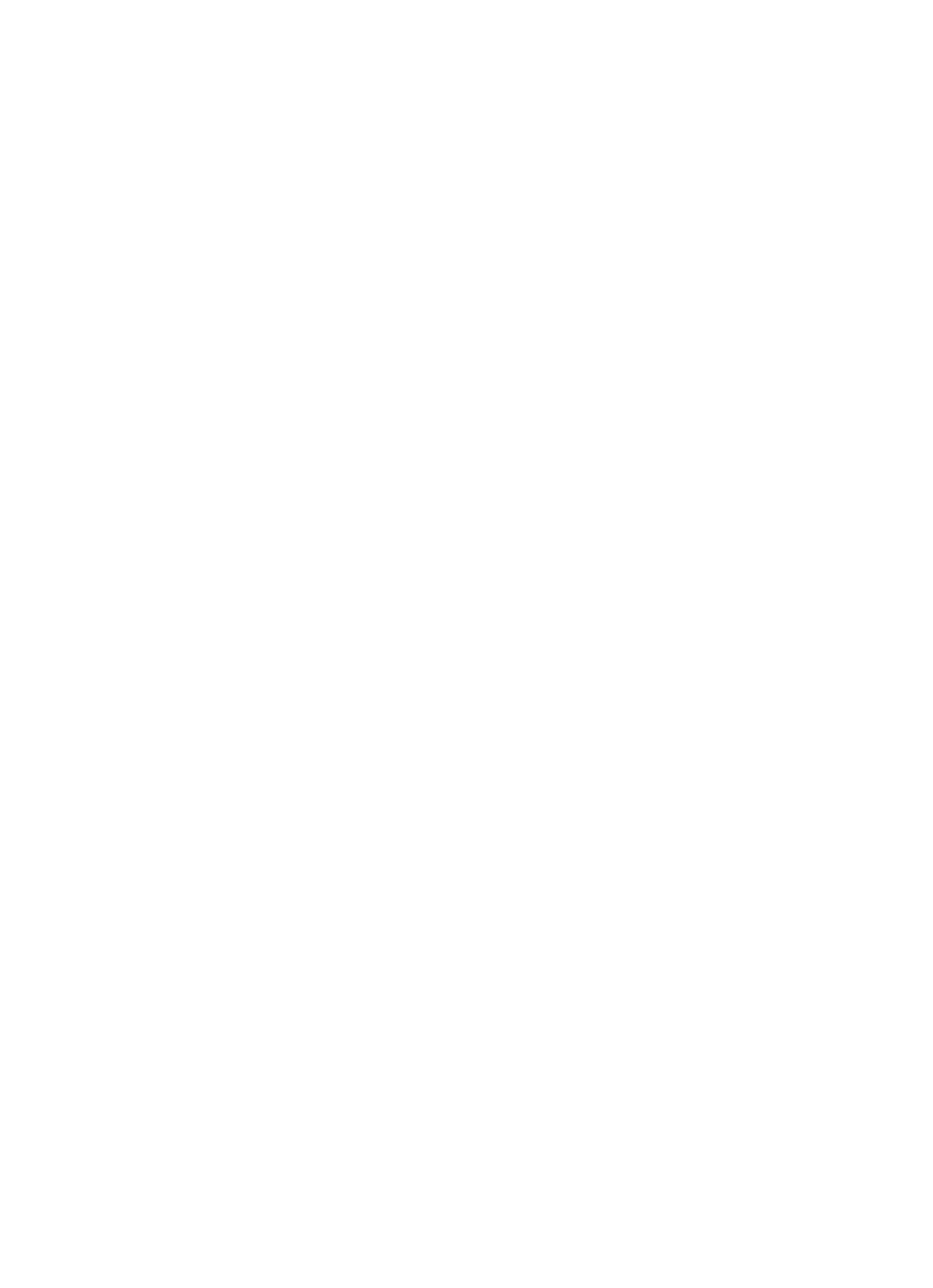## A. CENTRAL ACTIVITIES

- **1. WFTU International Action Day October 3rd.** The proposed thematic for ths year's International Action Day is **unemployment**. As a result of the world financial crisis of the capitalist system, the unemployment is rising in all capitalist countries. **Unemployment is an issue that can unite workers all over the world, in order to organize under the banners, the slogans and the principles of the WFTU various militant activities with the aim to mobilize the unemployed workers, to include these workers in the trade unions and promote the constant work of the unions to work with the unemployed. The mobilizations and activities will demand steady and stable jobs for all,** the elimination of the causes that generate the unemployment. They will also aim to find ways to fight for the survival of the unemployed.
- **2. 70th anniversary of the founding of the WFTU in 2015.** The celebratory activities should start in October 2014 and last until October 2015. We must continue our efforts to print books and other publications that have to do with the WFTU history, organize celebrations in all continents, reissue important publications, film relevant movies. In addition, we must continue our efforts to gather, save and make good use of the WFTU archives.

**The aim of this effort is to educate the workers and mainly the younger generations about the need for trade union action, the value of class struggle, the constant effort for strong, militant, internationalist trade unions; unions that will be schools of class struggle for the younger generations.** We should also record and save the testimonials of militants on national and international level.

On the occasion of the 70th anniversary of the WFTU we propose the creation of a WFTU Special Prize for people or organizations with outstanding action and struggle. The name and the process of the award will be decided by the Presidential Council Meeting, that will take place in Rome, Italy, on February 14-15 2014. We must complete the collection of biographies for "our heroes", according to what we decided at the 2013 Presidential Council Meeting in Peru.

- **3. Mayday 2014.** Militant celebrations. We should highlight the issue of unemployment. Promotion of the main resolution of the 16th World Trade Union Congress titled "Athens Pact".
- **4. WFTU radio shows, video, webtv.** We need the active participation of all WFTU affiliated unions in the production and distribution of radio shows and vides in WFTU working languages and other local languages, with the aim to create the WFTU webtv and webradio. (There will be a separate document – proposal).
- **5. Functioning of the WFTU offices in Geneva.** It is important to ensure the stable and permanent functioning of the Geneva office. This will help our constant and productive intervention at the ILO. Today, there are serious shortcomings. Today, the coordination of the office has been assumed by two comrades, militant trade unionists who live in Switzerland, Esteban Munoz and Nikos Giokas.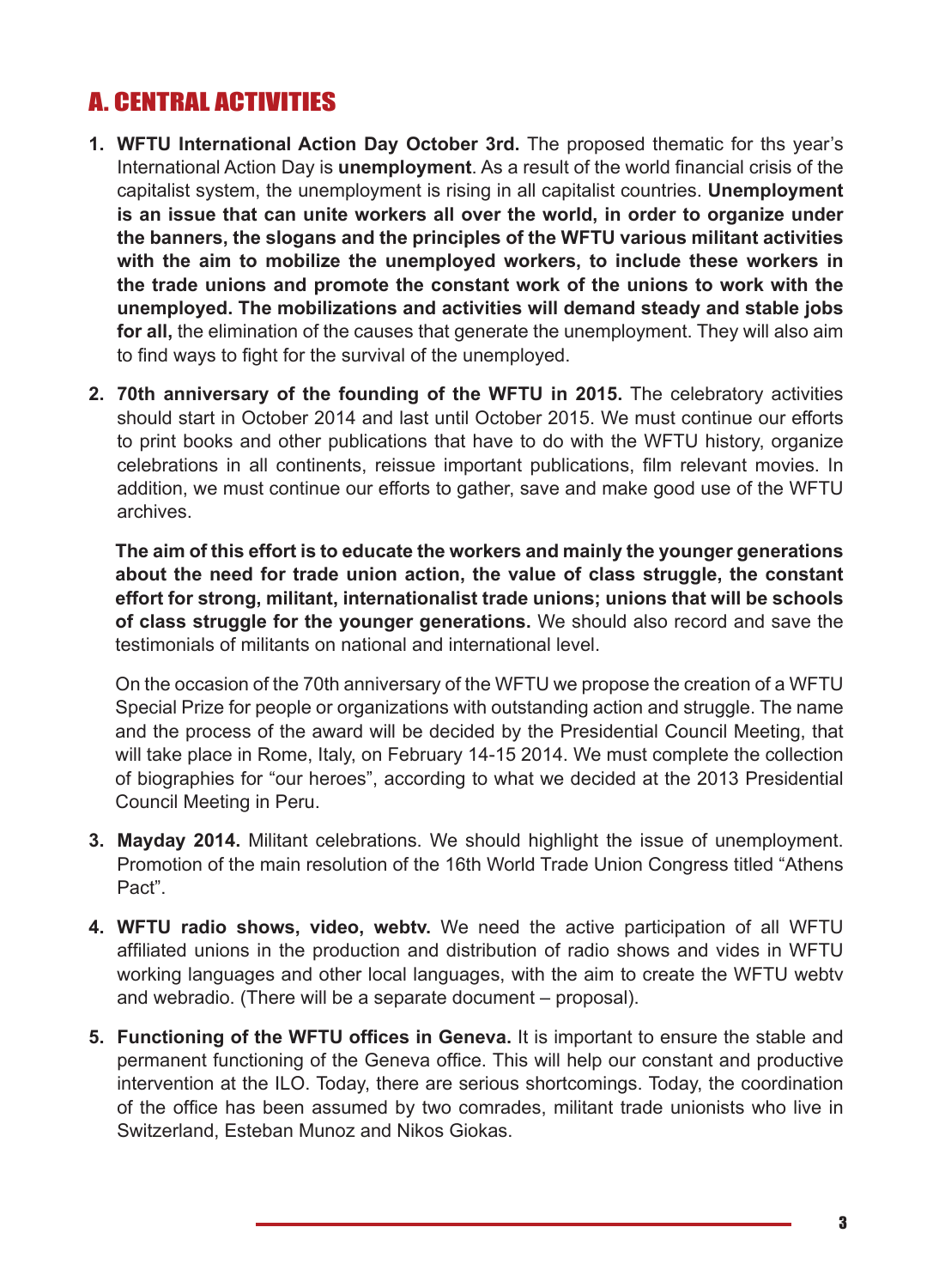- **6. Working Women Congress.** WFTU Working Women World Congress is expected to be held during the 2nd half of 2014 in Asia.
- **7. New WFTU website**. The website of the WFTU is going through radical transformation, in order to serve the need for coordination of the international class oriented trade union movement and the needs of the working people all over the world for information. The new website will be able to support WFTU web tv and radio. (There will be separate document)
- **8. Our tactics concerning the elections of the ILO Governing Body in 2014, in Geneva.** It's the task of the Secretariat to analyze, examine and plan our intervention.
- **9. "WFTU Immigrants Help Desk".** We should examine the possibility of the creation of a Migrant Workers Committee in Europe, that will have to do with the problems immigrants are facing and will organize the immigrants according to the principles of the class oriented trade union movement.
- **10.Forum of ACFTU, ICATU, OATUU, WFTU in Beijing, China.** We strengthen our bilateral and multilateral relations with these big trade union organizations. As in every year, the Trade Union Forum of Beijing is a chance for essential exchange of opinions among our organizations, on subjects that concern the workers on an international level.
- **11. Tighter cooperation between the WFTU and its TUIs.** Strengthening of the TUIs and support to Congresses of the sectoral trade union internationals that belong to the WFTU family. Discussion on the proposals, necessity and possibilities to establish new TUIs, e.g. Services, Culture, local government workers etc.
- **12.** In cooperation with the Education TUI (FISE): International Campaign for the children in Palestine, Rwanda, Zimbabwe and other African countries, gathering notebooks, pens, pencils etc.
- **13.Official Presentation of the WFTU Anthem.** We remind that the committee named by the 16th World Trade Union Congress met and decided on the lyrics. Now, a well known Nepali composer works on the orchestration. The anthem of the WFTU must express the Global character of our organization. Musical instruments, musicians and singers representing all regions should be involved and it should be sung in various languages.

#### **14.2015 WFTU Presidential Council:**

#### TRADE UNION TRAINING

The modern needs of the international class oriented trade union movement demand trade union cadres who are well informed and educated. According to the demands of our affiliates all over the world, we should organize Trade Union Training in every region and sector. Also we should prepare: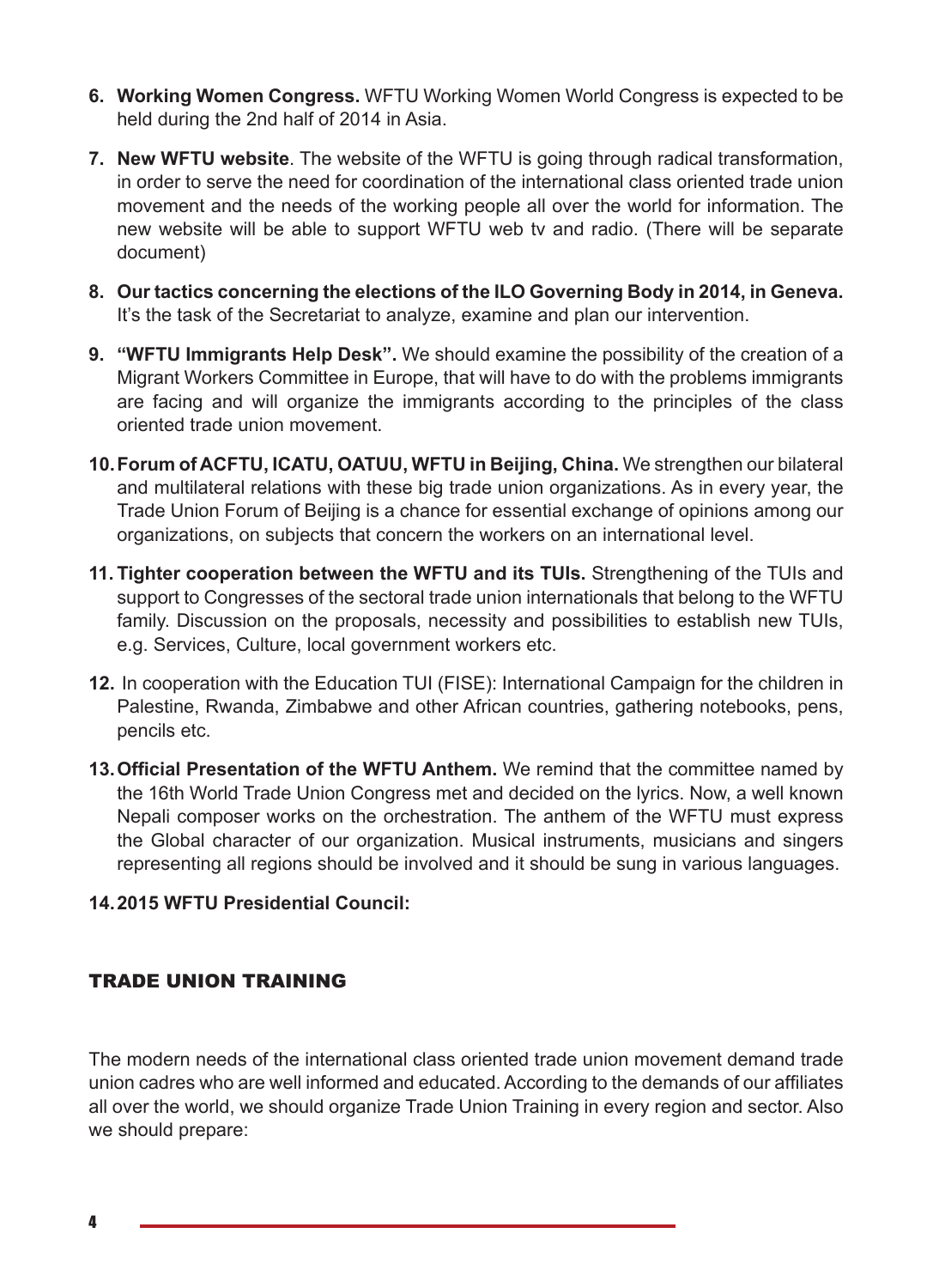- **15.** Courses at the WFTU HQ in Athens, Greece. (There will be a separate document)
- **16.** Seminars in cooperation with the **ILO**
- **• March 9-10, Russian Federation:** Labour rights and Migrant Workers
- **• May 26-27, Niger:** Working conditions of young workers
- **• June 23-24, Bolivia:** Health and safety in miners workers in altitude
- **• August 6-7, Brazil**: Wage policies and informal work
- **October 15-16 Bahrain: Promote gender equality/ empower women**
- **• November 11-12,** Malaysia: Prevention of occupational accidents and diseases
- **17.** Seminars in cooperation with the **UNSECO**.
- **18.** Seminars in cooperation with the **ICATU** (International Confederation of Arab Trade Unions)
- **19.** Seminars in cooperation with the **OATUU** (Organisation of African Trade Union Unity)

#### TUI CONGRESSES

- **20.Founding Congress of the TUI of Pensioners and Retired Persons:** Held on February 5-6, 2014.
- **21.TUI Public Services Congress**. We must define the time and place of the Congress and start with its preparation. We propose to hold the Congress in Nepal, September 2014.
- **22.TUI Transport Congress:** The Congress is already late. We must immediately make a definitive decision regarding the place and time of the Congress.

## B. REGIONAL ACTIVITIES

#### AFRICA

- **23. February 27, South Africa:** Activity on Asbestos
- **24. April 10-11, South Africa:** African WFTU Working Youth Meeting, scheduled for 2014, in preparation of the III WFTU World Meeting of Working Youth, scheduled for 2015 in South Africa.
- **25. August 12, South Africa:** WFTU Gender Seminar Conference
- **26. DR Congo:** Trade union training seminars in Lubumbashi and Katanga.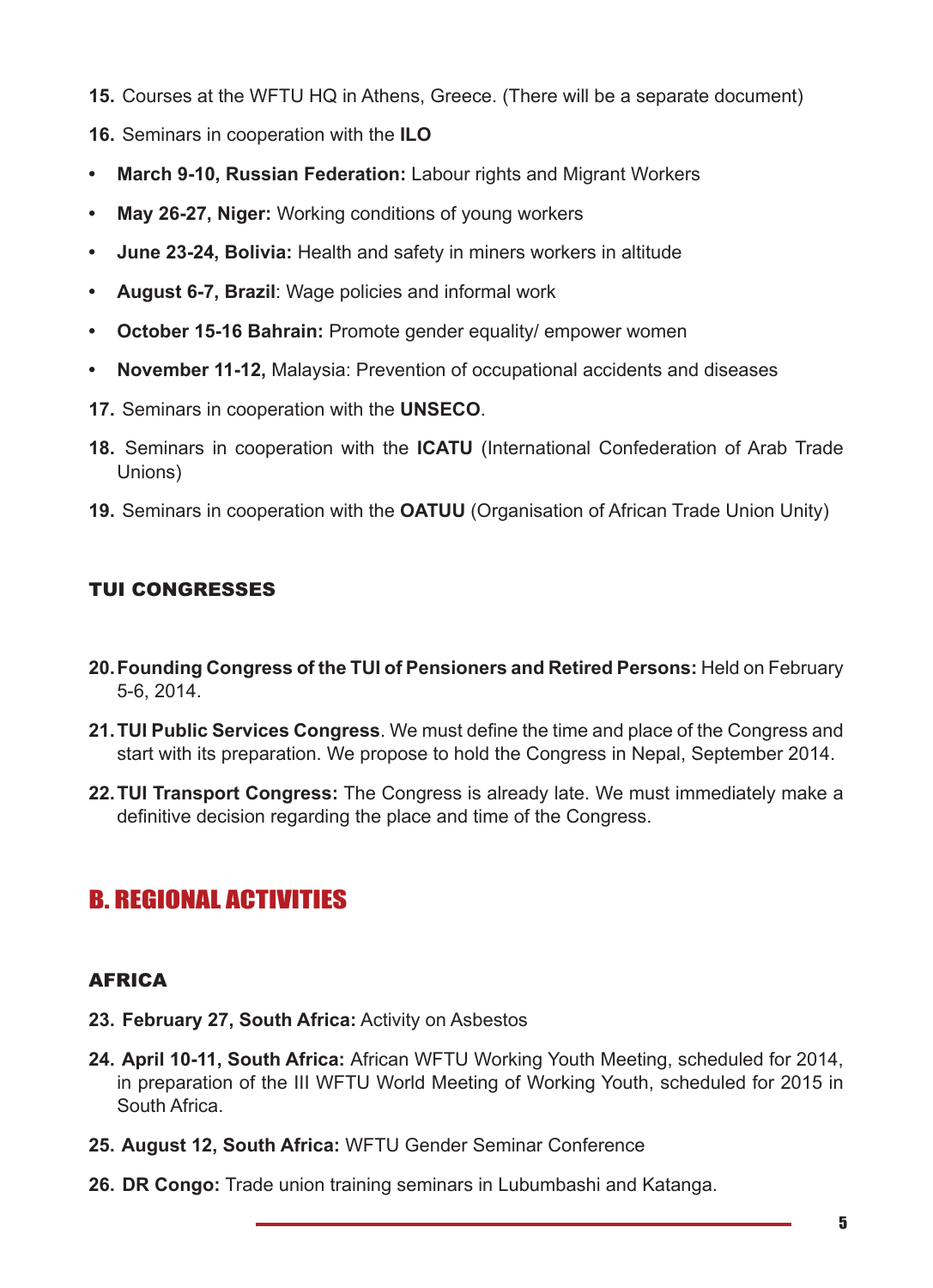- **27. Senegal**: Regional Seminar
- **28. Trade union training seminars in:** Mauritania, Gambia, Sierra Leone, Togo.
- **29. WFTU Delegation composed by African Women Unionists to visit China.**
- **30. Annual Meeting of the RO of English Speaking Africa:**
- **31. Annual Meeting of the RO of French Speaking Africa**:

#### ASIA – PACIFIC

- **32.Vietnam:** Regional Congress of Working Women
- **33.Solidarity campaign with the workers of Malaysia** for democratic and trade union liberties. Stop all persecution against the trade unionists of NUBE.
- **34.Kazakhstan.** Solidarity campaign against the persecution of unionist of the Zhanartu trade union, demanding trade union liberties for the workers of Kazakhstan.
- **35.India:** International Trade Union Seminar "The Working Class and their role in the modern world".
- **36.Pakistan:** Meeting of affiliates and friends of the WFTU on the issue of Trade Union Liberties.
- **37.Bangladesh**: Meeting Meeting of affiliates and friends of the WFTU on the issue of immigration.
- **38.Subregional office in Malaysia:** Regional meeting in 2014.
- **39.APRO Annual Regional Meeting:**

#### EUROPE

- **40.Poland:** International Conference on Unemployment, Trade Union Rights in Europe, restriction of the right to strike.
- **41.France:** European Working Women Congress.
- **42.WFTU Office, Geneva, Switzerland:** Seminar on International Organizations
- **43.April 2014:** Joint meeting with the RMT of Britain, in London on the recent developments in Europe and the EU.
- **44.September 2014, Cyprus:** 2ο Camping of the WFTU Youth. For a 2nd year PEO of Cyprus will host the successful activity that was organized for the first time in 2013. Young unionists from the Arab Countries and Africa will meet, rest and get in touch with the international class oriented trade union movement.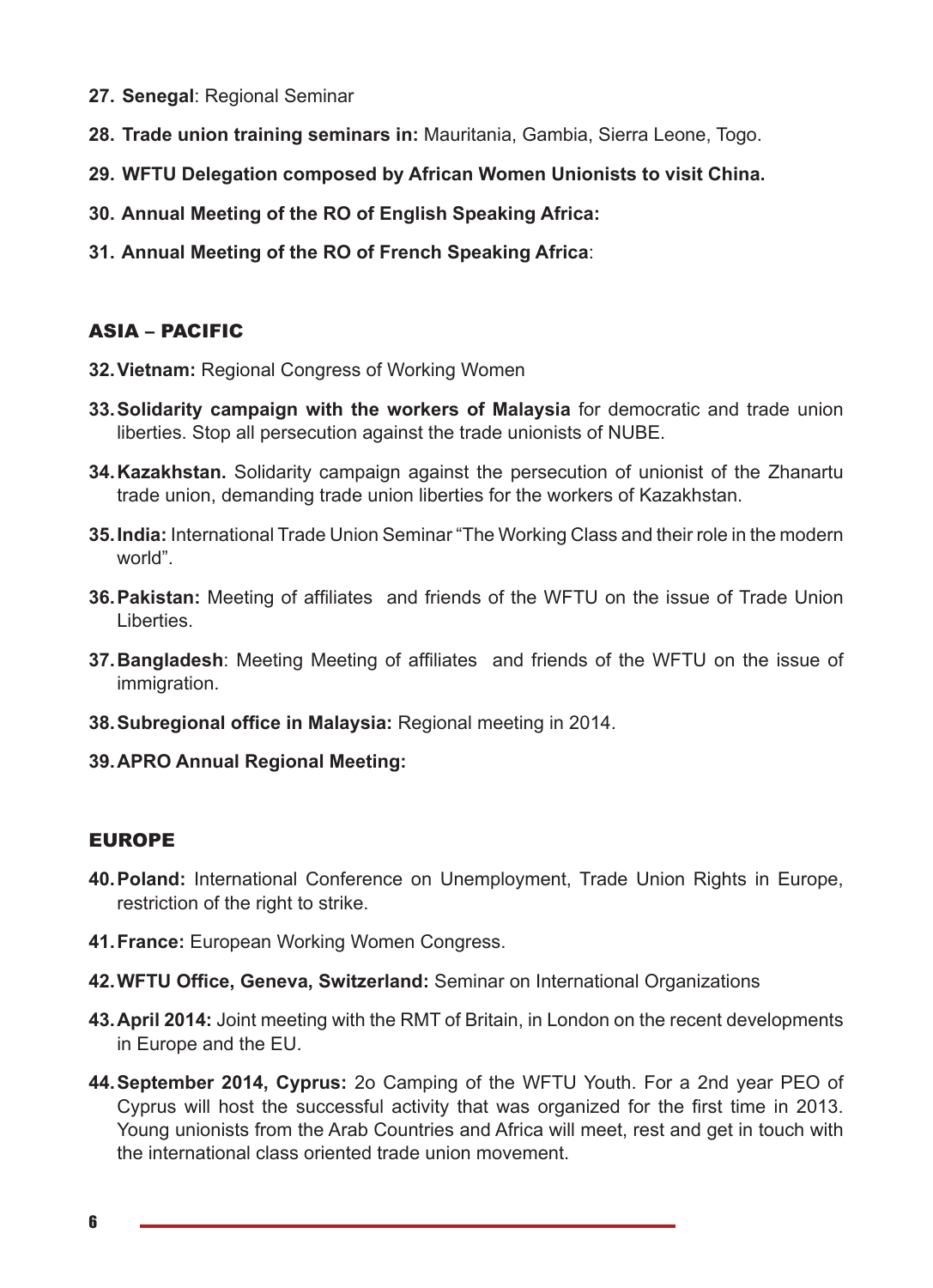- **45.October 3rd 2014**: International Trade Union Conference on Unemployment in Lisbon, Portugal.
- **46.EUROPE Regional Meeting:**

#### LATIN AMERICA AND THE CARIBBEAN

- **47.Solidarity campaign with the Cuban Revolution and the Cuban People.** Campaigns against the criminal embargo of the USA and the EU against the Island of the Revolution. Strengthening of the international trade union solidarity for the liberation of All 5 Cuban heroes, held in the US prisons.
- **48.Solidarity campaign with the trade union movement, the workers and people of Colombia.** We propose a campaign for the liberation of trade unionists imprisoned in Colombian prisons and a special WFTU solidarity activity in Geneva during the 103rd International Labor Conference.

#### **49.Campaign against CHEVRON**

- **50.April 2014:** WFTU Latin American Working Youth Conference in Peru. After proposal by cde Manuel Ramos, WFTU Youth Secretariat Coordinator, the CGTP of Peru will host the Meeting in Lima.
- **51.July 2014:** Antiimperialist Workers Conference in Bolivia. During the meeting between the WFTU General Secretary cde George Mavrikos and the President of the Plurinational State of Bolivia Evo Morales, the two men decided the organization of a Worls Antiimperialist Workers Conference.
- **52.July 2014, Lima, Peru:** Latin American Conference of Metal Workers. Hosted by the Metal Union of the CGTP of Peru.
- **53.November 2014, Lima, Peru:** Latin American Meeting of workers in Finance sector.
- **54.Annual regional meeting of the LAC Regional Office:** May 30th 2014.

#### CENTRAL AMERICA

- **55.Nicaragua.** According to document proposal sent to us by the CST JBE of Nicaragua, an important Federation and WFTU affiliate, we propose the following activities. 1. Youth Meeting and Migration Work. 2. Struggle against the transnational corporations.
- **56.Meeting of the Central America Sub-regional office:**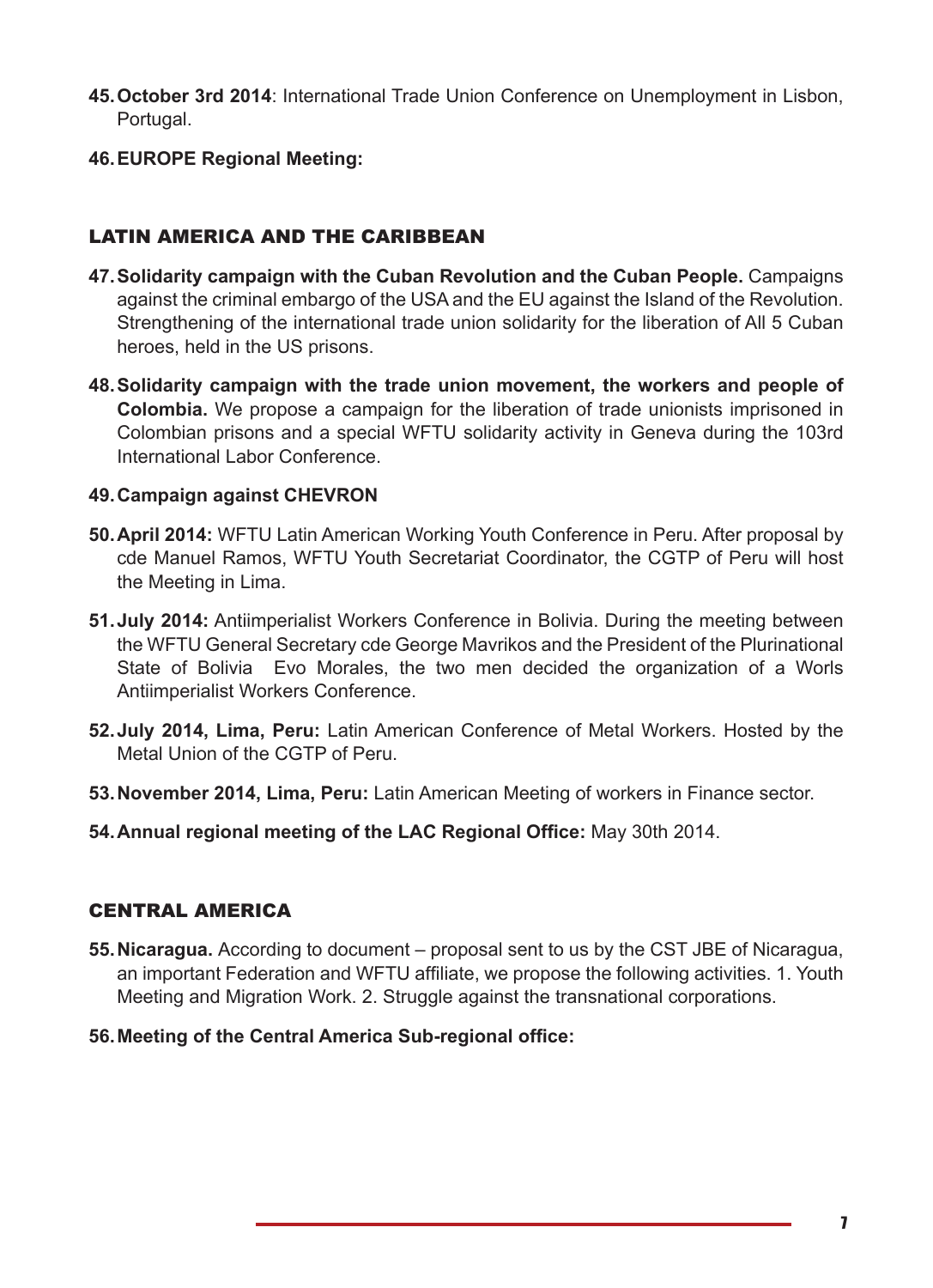#### MIDDLE EAST – ARAB WORLD

- **57.Bahrain:** World Working Women Congress Preparatory Meeting.
- **58.Cairo, Egypt:** Mediterranean conference on health and safety.
- **59.Solidarity with the Syrian people:** in cooperation with the WFTU Middle East Regional **Office**
- **60.Arab Trade Union Meeting:** to be held in Athens, Greece, at the WFTU HQ, inviting trade unions of all Arab countries. The main topic should be: "Recent developments and the priorities of the Arab workers".
- **61.April 17th 2014, Day of the imprisoned in Palestine.** Event of international solidarity with the struggle of the Palestinian People. Common cultural activities.
- **62.Mayday 2014:** Common event of WFTU and GUPW in Ramallah, Palestine.

#### North America

- **63.WFTU Tour in Canada and the US** in order to inform the workers of the region about the WFTU, its history, its action, its present and future.
- **64.Meeting of trade unionists from North America and Europe**
- **65.Annual Meeting of WFTU North:**

#### C. INTERNATIONAL ORGANIZATIONS

- **66.February 3-7, FAO, Rome, Italy:** "Resumed Session of the Technical Consultation on International Guidelines for Securing Sustainable Small-Scale Fisheries
- **67.February 11-21, UN, New York, USA:** UN 52nd Session of the Commission for Social Development. WFTU Representative: Dr. Frank Goldsmith
- **68.March 10-21, UN, New York, USA:** UN 58th Session of the Commission on the Status of Women. WFTU Representatives: Vijayalakshmi Bagalur Venkata (AITUC), Hemalata Kandikuppa (CITU), Barbara Storace, Frank Goldsmith.
- **69.March 10-14, FAO, Ulaanbaatar, Mongolia:** Regional Conference for Asia and the Pacific
- **70.March 13-27, ILO, Geneva, Switzerland:** 320th Session of the Governing Body
- **71.April 2-3, ILO, Geneva, Switzerland:** ILO Glabal Dialogue Forum on Challenges to collective bargaining in the public service
- **72.May 8-28, ILO, Geneva, Switzerland:** ILO International Course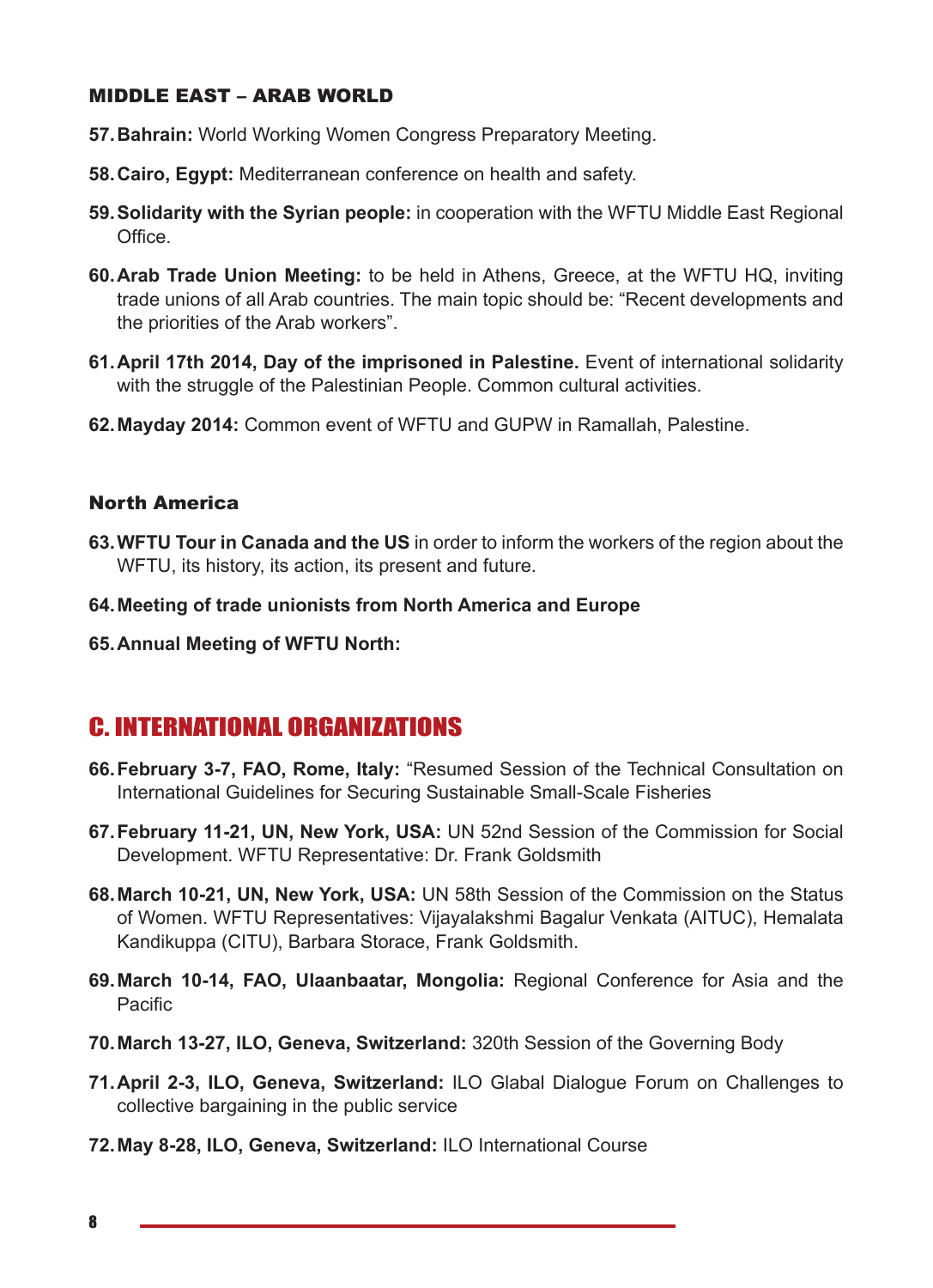- **73.May 12-16, UN, Geneva, Switzerland:** 15th session of the Working Group on the Right to Development
- **74.May 14-15, ILO, Geneva, Switzerland:** Global Dialogue Forum on Employment Relationships in the Media & Culture Sector.
- **75.May 28 June 12, ILO, Geneva, Switzerland:** 103rd International Labor Conference.
- **• Informal Presidential Council and Council of Friends**
- **• Solidarity Activities**

### D. FINANCIAL SITUATION OF THE WFTU

**76.** The WFTU financial situation s very bad. The Financial Control Committee describes in their report a detailed picture. For 2013 only 23 affiliates paid their fees. The sum paid by those affiliates was: ….

We are in a critical situation. While our activity is increased, our initiatives are more, our presence in all continents is stronger, at the same moment our finances are falling short. We understand that our affiliates are poor. But, there are affiliates with the ability to support , and pay their fees every year.

It's a constitutional obligation of all affiliates to pay their annual fees. The total sum of fees owed to the WFTU by affiliates is very big.

> **JANUARY 2014 THE SECRETARIAT**